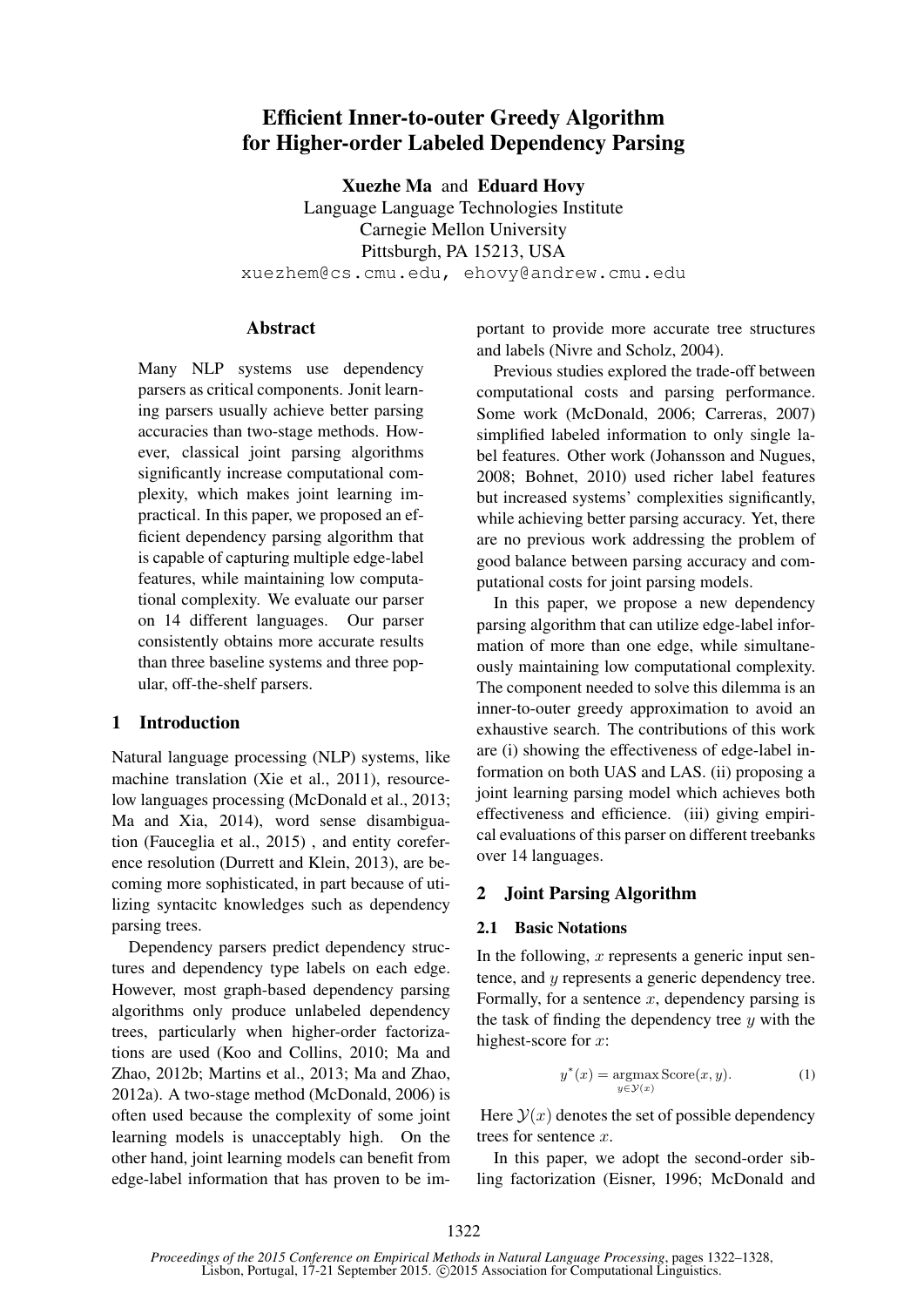Pereira, 2006), in which each sibling part consists of a tuple of indices  $(h, m, c)$  where  $(h, m)$  and  $(h, c)$  are a pair of adjacent edges to the same side of the head  $h$ . By adding labele information to this factorization,  $Score(x, y)$  can be rewritten as:

$$
Score(x, y) = \sum_{(h,m,c,l_1,l_2) \in y} S_{\text{sib}}(h, m, c, l_1, l_2)
$$
  
= 
$$
\sum_{(h,m,c,l_1,l_2) \in y} \lambda^T f(h, m, c, l_1, l_2)
$$
 (2)

where  $S_{\rm sib}(h, m, c, l_1, l_2)$  is the score function for the sibling part  $(h, m, c)$  with  $l_1$  and  $l_2$  being the labels of edge  $(h, m)$  and  $(h, c)$ , respectively. f are feature functions and  $\lambda$  is the parameters of parsing model.

#### 2.2 Exact Search Parsing

The unlabeled sibling parser introduces three types of dynamic-programming structures: *complete* spans  $C_{(s,t)}$ , which consist of the headword s and its descendents on one side with the endpoint t, *incomplete* spans  $I_{(s,t)}$ , which consist of the dependency  $(s, t)$  and the region between the head s and the modifier t, and *sibling* spans  $S_{(s,t)}$ , which represent the region between successive modifiers s and t of some head. To capture label information, we have to extend each incomplete span  $I_{s,t}$  to  $I_{s,t,l}$  to store the label of dependency edge from  $s$  to  $t$ . The reason is that there is an edge shared by two adjacent sibling parts (e.g.  $(h, m, c)$ ) and  $(h, c, c')$  share the edge  $(h, c)$ ). So the incomplete span  $I_{(s,t)}$  does not only depend on the label of dependency  $(s, t)$ , but also the label of the dependency  $(s, r)$  for each split point r. The dynamic-programming procedure for new incomplete spans<sup>1</sup> are

$$
I_{(s,t,l)} = \max_{s < r \le t} S_{(r,t)} + \max_{l' \in L} I_{(s,r,l')} + S_{\rm sib}(s,r,t,l',l) (3)
$$

where  $L$  is set of all edge labels. Then we have,

$$
I_{(s,t)} = \max_{l \in L} I_{(s,t,l)} \tag{4}
$$

$$
l_{(s,t)}^* = \underset{l \in L}{\operatorname{argmax}} I_{(s,t,l)} \tag{5}
$$

The graphical specification of the this parsing algorithm is provided in Figure 1 (a). The computational complexity of the exactly searching algorithm is  $O(|L|^2 n^3)$  time and  $O(|L|n^2)$  space. In practice,  $|L|$  is probably large. For English, the number of edge labels in Stanford Basic Dependencies (De Marneffe et al., 2006) is 45, and the



Figure 1: The dynamic-programming structures and derivation of four parsing algorithms.  $I_{(s,t,l)}$ and  $I_{(s,t)}$  are depicted as trapezoids with solid and dashed lines, respectively.  $C_{(s,t)}$  are depicted as triangles and  $S_{(s,t)}$  are depicted as boxes. Symmetric right-headed versions are elided for brevity.

number in the treebank of CoNLL-2008 shared task is 70. So it is impractical to perform an exhaustive search for parsing, and more efficient approximating algorithms are needed.

#### 2.3 Two Intermediate Models

In this section, we describe two intuitive simplifications of the labeled parsing model presented above. For the two simplified parsing models, efficient algorithms are available.

#### 2.3.1 Model 0: Single-edge Label

In this parsing model, labeled features are restricted to a single edge. Specifically,

$$
S_{\rm sib}(h, m, c, l_1, l_2) = S_{\rm sib}(h, c, l_2).
$$

Then the dynamic-programming derivation for each incomplete span becomes

$$
I_{(s,t)} = \max_{s < r \le t} \left\{ I_{(s,r)} + S_{(r,t)} + \max_{l \in L} S_{\rm sib}(s,t,l) \right\}
$$
  
= 
$$
\max_{s < r \le t} \left\{ I_{(s,r)} + S_{(r,t)} + S_{\rm sib}(s,t,l(s,t)) \right\}
$$

where  $l(s,t) = \text{argmax} S_{\text{sib}}(s, t, l)$ . l∈L

In this case, therefore, we do not have to extend incomplete spans. The computational cost to calculate  $l(s,t)$  is  $O(|L|n^2)$  time, so the computational complexity of this algorithm is  $O(n^3 +$  $|L|n^2$ ) time and  $O(n^2)$  space.

<sup>1</sup> Symmetric right-headed versions are elided for brevity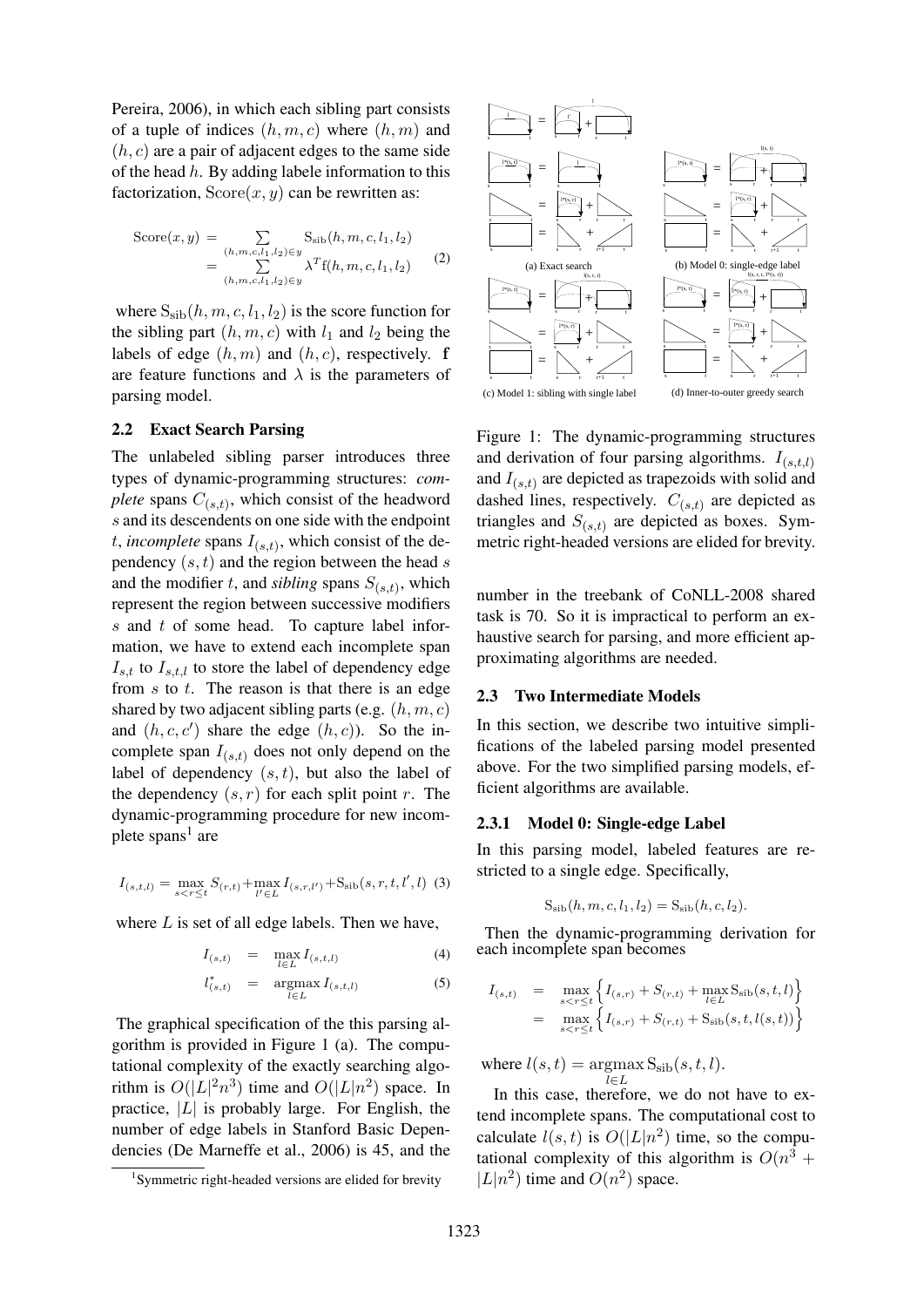#### 2.3.2 Model 1: Sibling with Single Label

As remarked in McDonald (2006), Model 0 can be slightly enriched to include single label features associated with a sibling part. Formally,

$$
S_{\rm sib}(h, m, c, l_1, l_2) = S_{\rm sib}(h, m, c, l_2).
$$

Now, the dynamic-programming derivation is

$$
I_{(s,t)} = \max_{s < r \le t} \left\{ I_{(s,r)} + S_{(r,t)} + S_{\rm sib}(s,r,t,l(s,r,t)) \right\}
$$

where  $l(s, r, t) = \text{argmax}$  $S_{\rm sib}(s,r,t,l).$ 

l∈L The additional algorithm to calculate the best edge label  $l(s, r, t)$  takes  $O(|L|n^3)$  time. Therefore, this algorithm requires  $O(|L|n^3)$  time and  $O(n^2)$  space<sup>2</sup>. Figure 1 (b) and Figure 1 (c) provide the graphical specifications for Model 0 and Model 1, respectively.

#### 2.4 Inner-to-outer Greedy Search

Though the two intermediate parsing models, model 0 and model 1, encode edge-label information and have efficient parsing algorithms, the labeled features they are able to capture are relatively limited due to restricting their labeled feature functions to a single label. Our experimental results show that utilizing these edge-label information yields a slight improvement of parsing accuracy (see Section 3 for details). In this section, we describe our new labeled parsing model that can exploit labeled features involving two edgelabels in a sibling part. To achieve efficient search, we adopt an method characterized by inferring labels of outer parts from the labels of inner ones.

Formally, consider the maximization problem in Eq 3. It can be treated as a two-layer maximization: first fixes a split point  $r$  and maximizes over all edge-label  $l$ , then maximizes over all possible split points. Our approach approximates the maximization in the first layer:

$$
\max_{l' \in L} I_{(s,r,l')} + S_{\rm sib}(s,r,t,l',l) \n\approx I_{(s,r)} + S_{\rm sib}(s,r,t,l'_{(s,r)},l)
$$
\n(6)

Then the dynamic-programming derivation for each incomplete span is

$$
I_{(s,t)} = \max_{s < r \le t} I_{(s,r)} + S_{(r,t)} + \max_{l \in L} S_{\text{sib}}(s, r, t, l^*_{(s,r)}, l) \tag{7}
$$

To compute  $I_{(s,t)}$ , we need to calculate

$$
l(s, r, t, l_{(s,r)}^*) = \operatorname*{argmax}_{l \in L} S_{\text{sib}}(s, r, t, l_{(s,r)}^*, l), \quad (8)
$$

which is similar to the calculation of  $l(s, r, t)$  in Model 1. The only difference between them is  $l_{(s,r)}^*$  that can be calculated in previous derivations. Thus, their computation costs are almost the same.

The procedure of our algorithm to derivate incomplete spans can be regarded as two steps. At the first step, the algorithm goes through all possible split points (Eq 7). Then at the second step, at each split point  $r$ , it calculate the label  $l(s, r, t, l_{(s,r)}^*)$  (Eq 8) based on the sibling part  $(s, r, t)$  and the label  $l_{(s,r)}^*$  which is the "best" label for dependency edge  $(s, r)$  based on incomplete span  $I_{(s,r)}$ . The key insight of this algorithm is the inner-to-outer dynamic-programming structure: inner modifiers  $(r)$  of a head  $(s)$  and their "best" labels  $(l_{(s,r)}^*)$  are generated before outer ones  $(t)$ . Thus, using already computed "best" labels of inner dependency edges makes us get rid of maximizing over two labels,  $l'$  and  $l$ . Moreover, we do not have to extend each incomplete span by the augmentation with a "label" index. This makes the space complexity remains  $O(n^2)$ , which is important in practice. The graphical specification is provided in Figure 1 (d).

#### 3 Experiments

#### 3.1 Setup

We conduct our experiments on 14 languages, including the English treebank from CoNLL-2008 shared task (Surdeanu et al., 2008) and all 13 treebanks from CoNLL-2006 shared task (Buchholz and Marsi, 2006). We train our parser using The kbest version of the Margin Infused Relaxed Algorithm (MIRA) (Crammer and Singer, 2003; Crammer et al., 2006; McDonald, 2006). In our experiments, we set  $k = 1$  and fix the number of iteration to 10, instead of tuning these parameters on development sets. Following previous work, all experiments are evaluated on the metrics of unlabeled attachment score (UAS) and Labeled attachment score (LAS), using the official scorer<sup>3</sup> of CoNLL-2006 shared task.

## 3.2 Non-Projective Parsing

The parsing algorithms described in the paper fall into the category of *projective* dependency parsers, which exclude crossing dependency edges. Since the treebanks from CoNLL shared tasks contain non-projective edges, we use the "mountain-

<sup>&</sup>lt;sup>2</sup>We do not have to store  $l(s, r, t)$ , as each  $l(s, r, t)$  will be calculated exactly once.

<sup>3</sup>http://ilk.uvt.nl/conll/software.html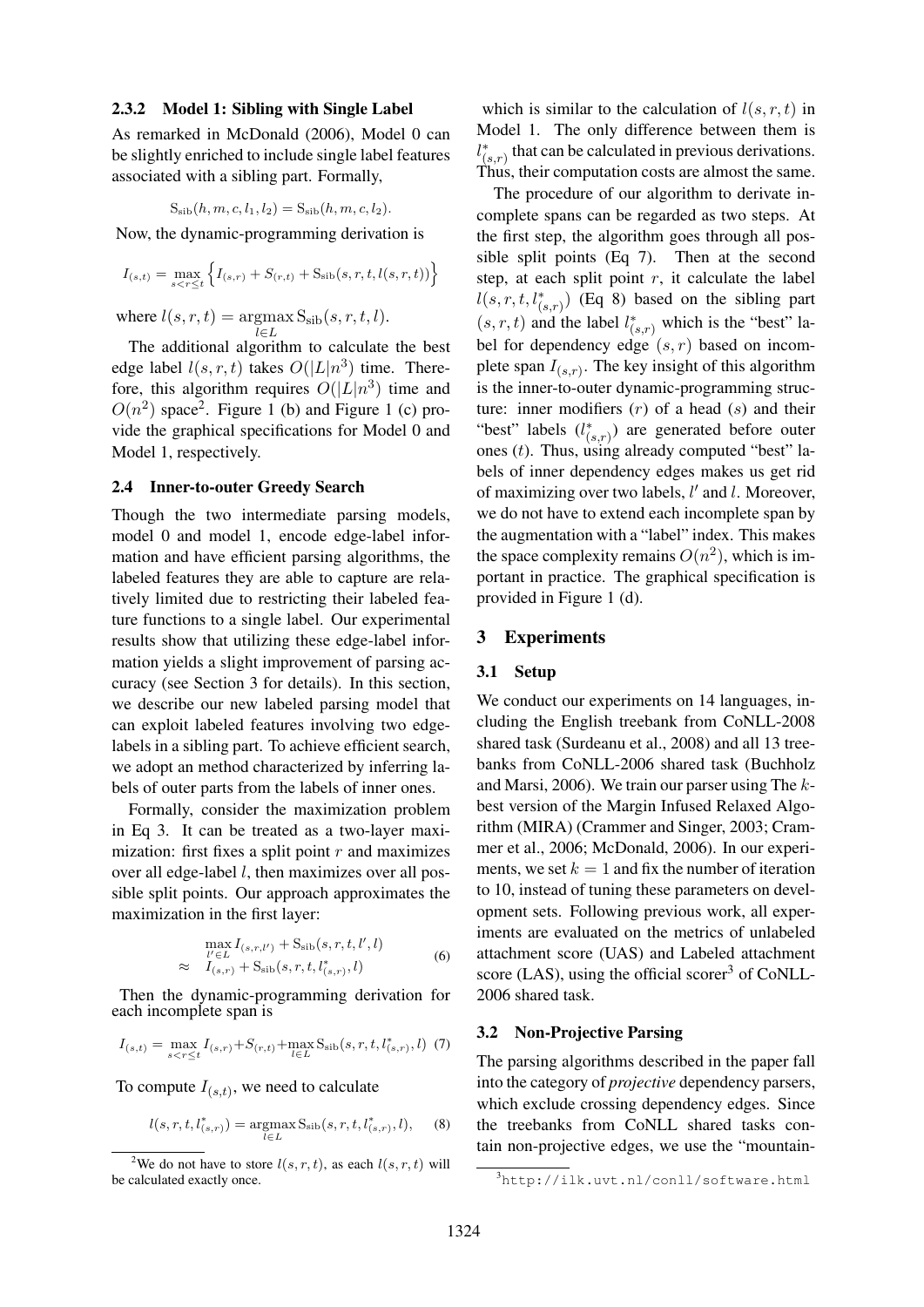|                        |            | Two-stage |            | Model 0 |            | Model 1 |            | Our Model |            | Best in CoNLL |                  |  |
|------------------------|------------|-----------|------------|---------|------------|---------|------------|-----------|------------|---------------|------------------|--|
|                        | <b>UAS</b> | LAS       | <b>UAS</b> | LAS     | <b>UAS</b> | LAS     | <b>UAS</b> | LAS       | <b>UAS</b> | LAS           | System           |  |
| ar                     | 78.52      | 64.69     | 79.38      | 66.91   | 78.72      | 66.67   | 79.60      | 67.09     | 79.34      | 66.91         | MD06             |  |
| bg                     | 91.98      | 86.75     | 92.34      | 87.47   | 92.12      | 87.41   | 92.68      | 87.79     | 92.04      | 87.57         | MD06             |  |
| zh                     | 91.25      | 86.50     | 91.81      | 87.53   | 92.27      | 88.23   | 92.58      | 88.51     | 93.18      | 89.96         | <b>RD06</b>      |  |
| $\mathbf{c}\mathbf{s}$ | 87.32      | 76.56     | 87.36      | 78.42   | 87.72      | 78.90   | 88.01      | 79.31     | 87.30      | 80.18         | MD06             |  |
| da                     | 90.96      | 84.63     | 91.24      | 85.47   | 91.50      | 85.79   | 91.44      | 85.55     | 90.58      | 84.79         | MD06             |  |
| nl                     | 83.79      | 78.81     | 84.25      | 80.49   | 84.27      | 80.41   | 84.45      | 80.31     | 83.57      | 79.19         | MD <sub>06</sub> |  |
| en                     | 91.92      | 88.09     | 92.10      | 88.96   | 92.19      | 89.18   | 92.45      | 89.43     | 92.38      | 90.13         | <b>JN08</b>      |  |
| de                     | 90.52      | 87.46     | 90.52      | 87.12   | 90.40      | 87.30   | 90.79      | 87.74     | 90.38      | 87.34         | MD06             |  |
| 1a                     | 93.14      | 90.95     | 93.32      | 91.29   | 93.52      | 91.80   | 93.54      | 91.80     | 93.10      | 91.65         | <b>NV06</b>      |  |
| pt                     | 91.60      | 86.05     | 91.04      | 86.46   | 91.02      | 87.30   | 91.54      | 87.68     | 91.22      | 87.60         | NV <sub>06</sub> |  |
| sl                     | 83.03      | 70.80     | 83.23      | 72.88   | 83.93      | 73.38   | 84.39      | 73.74     | 83.17      | 73.44         | MD06             |  |
| es                     | 85.61      | 80.95     | 86.05      | 82.83   | 86.42      | 83.59   | 86.44      | 83.29     | 86.05      | 82.25         | MD06             |  |
| SV                     | 89.07      | 81.88     | 89.74      | 82.77   | 89.82      | 83.13   | 89.94      | 83.09     | 89.50      | 84.58         | <b>NV06</b>      |  |
| tr                     | 75.02      | 57.78     | 75.40      | 60.25   | 74.75      | 59.73   | 75.32      | 60.39     | 75.82      | 65.68         | NV <sub>06</sub> |  |
| av                     | 87.41      | 80.14     | 87.70      | 81.35   | 87.76      | 81.63   | 88.08      | 81.84     | 87.69      | 82.23         |                  |  |

Table 1: UAS and LAS of non-projective versions of our parsing algorithms on 14 treebanks from CoNLL shared tasks, together with three baseline systems and the best systems for each language reported in CoNLL shared tasks. MD06 is McDonald et al. (2006), RD06 is Riedel et al. (2006), JN08 is Johansson and Nugues (2008), and NV06 is Nivre et al. (2006) Bold indicates the best result for a language. Red values represent statistically significant improvements over two-stage baseline system on the corresponding metrics with  $p < 0.01$ , using McNemar's test. Blue values indicate statistically significant improvements with  $p < 0.05$ .

climbing" non-projective parsing algorithm proposed in McDonald and Pereira (2006). This approximating algorithm first searches the highest scoring projective parse tree and then it rearranges edges in the tree until the rearrangements do not increase the score for the tree anymore <sup>4</sup>.

# 3.3 Results and Comparison

Table 1 illustrates the parsing results our parser with non-projective parsing algorithm, together with three baseline systems—the two-stage system (McDonald, 2006) and the two intermediate models, Model 0 and Model 1—and the best systems reported in CoNLL shared tasks for each language. Our parser achieves better parsing performance on both UAS and LAS than all the three baseline systems for 12 languages. The two exceptions are Portuguese and Turkish, on which our parser achieves better LAS and comparable UAS.

Comparing with the best systems from CoNLL, our parser achieves better performance on both UAS and LAS for 9 languages. Moreover, the average UAS of our parser over the 14 languages is better than that of the best systems in CoNLL. It should be noted that the best results for 14 languages in CoNLL are not from one single system, but different systems that achieved best results for

| System            | UAS  | LAS  |
|-------------------|------|------|
| MaltParser        | 89.3 | 86.9 |
| <b>MSTParser</b>  | 90.7 | 87.6 |
| <b>DNNParser</b>  | 91.8 | 89.6 |
| <b>This Paper</b> | 92.4 | 89.9 |

Table 2: Parsing performance on PTB. The results for MaltParser, MSTParser and DNNParser are from table 5 of Chen and Manning (2014).

different languages. The system of McDonald et al. (2006) achieved the best average parsing performance over 13 languages (excluding English) in CoNLL-2006 shared tasks. Its average UAS and LAS are 87.03% and 80.83%, respectively, while our average UAS and LAS excluding English are 87.79% and 81.29%. So our parser shows significant improvement over the single best system reported in CoNLL-2006 shared task.

## 3.4 Experiments on PTB

To make a thorough empirical comparison with previous studies, we also evaluate our system on the English Penn Treebanks (Marcus et al., 1993) with Stanford Basic Dependencies (De Marneffe et al., 2006). We compare our parser with three off-the-shelf parsers: MaltParser (Nivre and Scholz, 2004; Zhang and Clark, 2008; Zhang and Nivre, 2011), MSTParser (McDonald et al., 2005), and the parser using Neural Networks

<sup>&</sup>lt;sup>4</sup>Additional care is required in the non-projective approximation since a change of one edge could result in a label change for multiple edges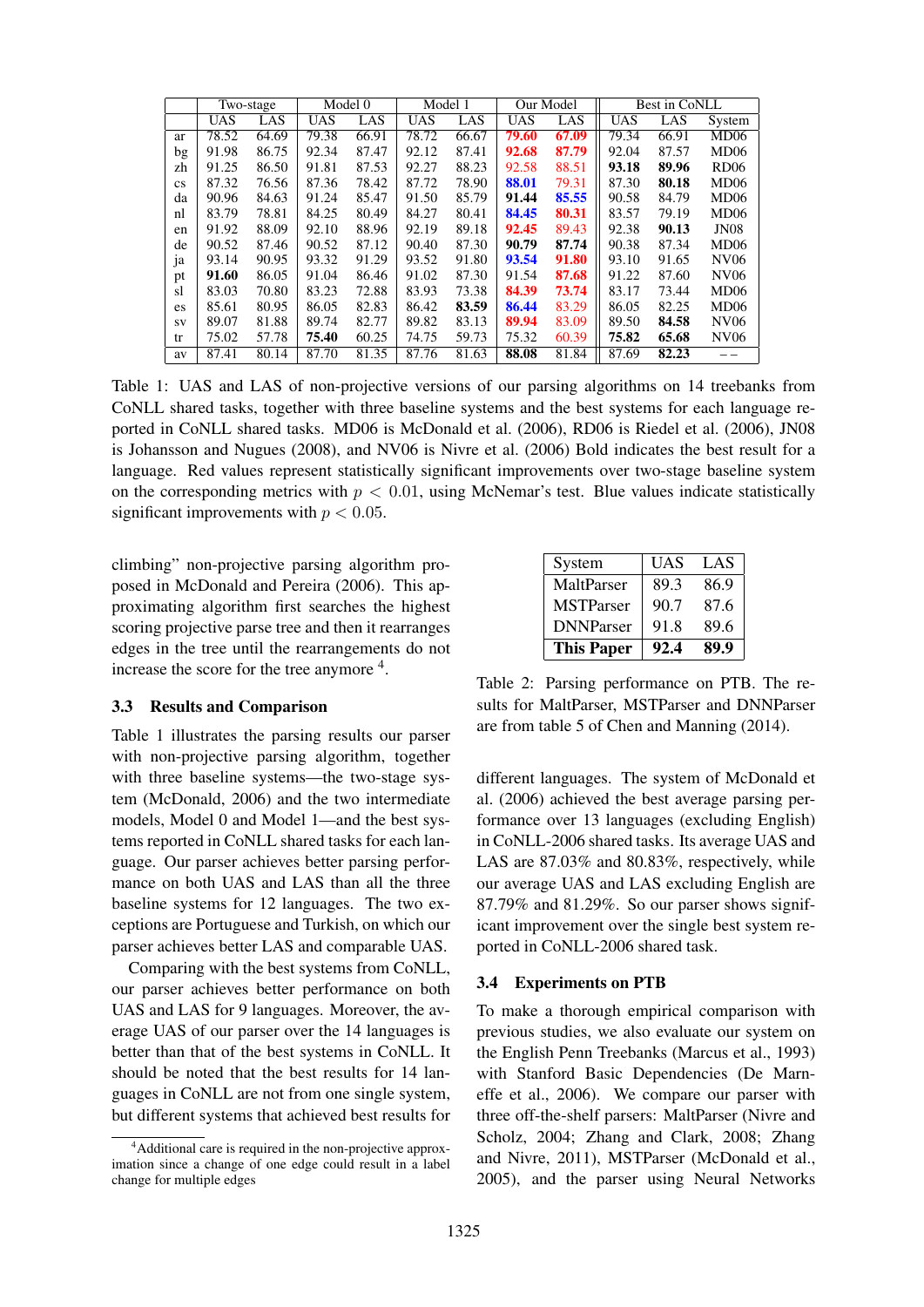|             |                                                | $F1$ (UAS) |       | $F1$ (LAS) |            |       |      |
|-------------|------------------------------------------------|------------|-------|------------|------------|-------|------|
| Label       | Description                                    | TST        | Ours  | diff       | <b>TST</b> | Ours  | diff |
| <b>MNR</b>  | Adverbial of manner                            | 54.01      | 66.10 | 12.10      | 52.23      | 62.15 | 9.92 |
| <b>OPRD</b> | Predicative complement of raising/control verb | 86.61      | 96.92 | 10.31      | 86.61      | 89.89 | 3.28 |
| <b>APPO</b> | Apposition                                     | 77.40      | 82.62 | 5.22       | 72.74      | 77.03 | 4.29 |
| <b>ADV</b>  | General adverbial                              | 73.33      | 77.65 | 4.32       | 69.86      | 73.14 | 3.28 |
| AMOD        | Modifier of adjective or adverbial             | 75.49      | 79.58 | 4.09       | 72.60      | 76.91 | 4.30 |
| <b>TMP</b>  | Temporal adverbial or nominal modifier         | 73.47      | 76.76 | 3.29       | 64.50      | 68.59 | 4.09 |
| <b>DIR</b>  | Adverbial of direction                         | 62.42      | 65.02 | 2.60       | 62.42      | 64.61 | 2.19 |
| <b>LOC</b>  | Locative adverbial or nominal modifier         | 75.78      | 78.35 | 2.57       | 63.11      | 65.83 | 2.72 |
| <b>OBJ</b>  | Object                                         | 91.69      | 94.08 | 2.39       | 90.62      | 93.23 | 2.61 |

Table 3: Top 10 dependency labels on which our algorithm achieves most improvements on the F1 score of UAS, together with the corresponding improvements of LAS. "TST" indicates the two-stage system. The first column is the label name in the treebank. The second column is the label's description from Surdeanu et al. (2008).

(DNNParser) (Chen and Manning, 2014). The results are listed in Table 2. Clearly, our parser is superior in terms of both UAS and LAS.

# 3.5 Analysis

To better understand the performance of our parser, we analyze the distribution of our parser's UAS and LAS over different dependency labels on the English CoNLL treebank, compared with the ones of the two-stage model. Table 3 lists the top 10 dependency labels on which our algorithm achieves most improvements on the F1 score of UAS, together with the corresponding improvements of LAS.

From Table 3 we can see among the 10 labels, there are 5 labels — "MNR", "ADV", "TMP", "DIR", "LOC" — which are a specific kind of adverbials. This illustrates that our parser performs well on the recognition of different kinds of adverbials. Moreover, the label "OPRD" and "OBJ" indicate dependency relations between verbs and their modifiers, too. In addition, our parser also significantly improves the accuracy of appositional relations ("APPO").

## 4 Conclusion

We proposed a new dependency parsing algorithm which can jointly learn dependency structures and edge labels. Our parser is able to use multiple edge-label features, while maintaining low computational complexity. Experimental results on 14 languages show that our parser significantly improves the accuracy of both dependency structures (UAS) and edge labels (LAS), over three baseline systems and three off-the-shelf parsers. This demonstrates that jointly learning dependency structures and edge labels can bene-

fit both performance of tree structures and labeling accuracy. Moreover, our parser outperforms the best systems of different languages reported in CoNLL shared task for 9 languages.

In future, we are interested in extending our parser to higher-order factorization by increasing horizontal context (e.g., from siblings to "trisiblings") and vertical context (e.g., from siblings to "grand-siblings") and validating its effectiveness via a wide range of NLP applications.

# Acknowledgements

This research was supported in part by DARPA grant FA8750-12-2-0342 funded under the DEFT program. Any opinions, findings, and conclusions or recommendations expressed in this material are those of the authors and do not necessarily reflect the views of DARPA.

# References

- Bernd Bohnet. 2010. Very high accuracy and fast dependency parsing is not a contradiction. In *Proceedings of Coling-2010*, pages 89–97, Beijing, China, August.
- Sabine Buchholz and Erwin Marsi. 2006. CoNLL-X shared task on multilingual dependency parsing. In *Proceeding of CoNLL-2006*, pages 149–164, New York, NY.
- Xavier Carreras. 2007. Experiments with a higherorder projective dependency parser. In *Proceedings of the CoNLL Shared Task Session of EMNLP-CONLL*, pages 957–961.
- Danqi Chen and Christopher Manning. 2014. A fast and accurate dependency parser using neural networks. In *Proceedings of EMNLP-2014*, pages 740– 750, Doha, Qatar, October.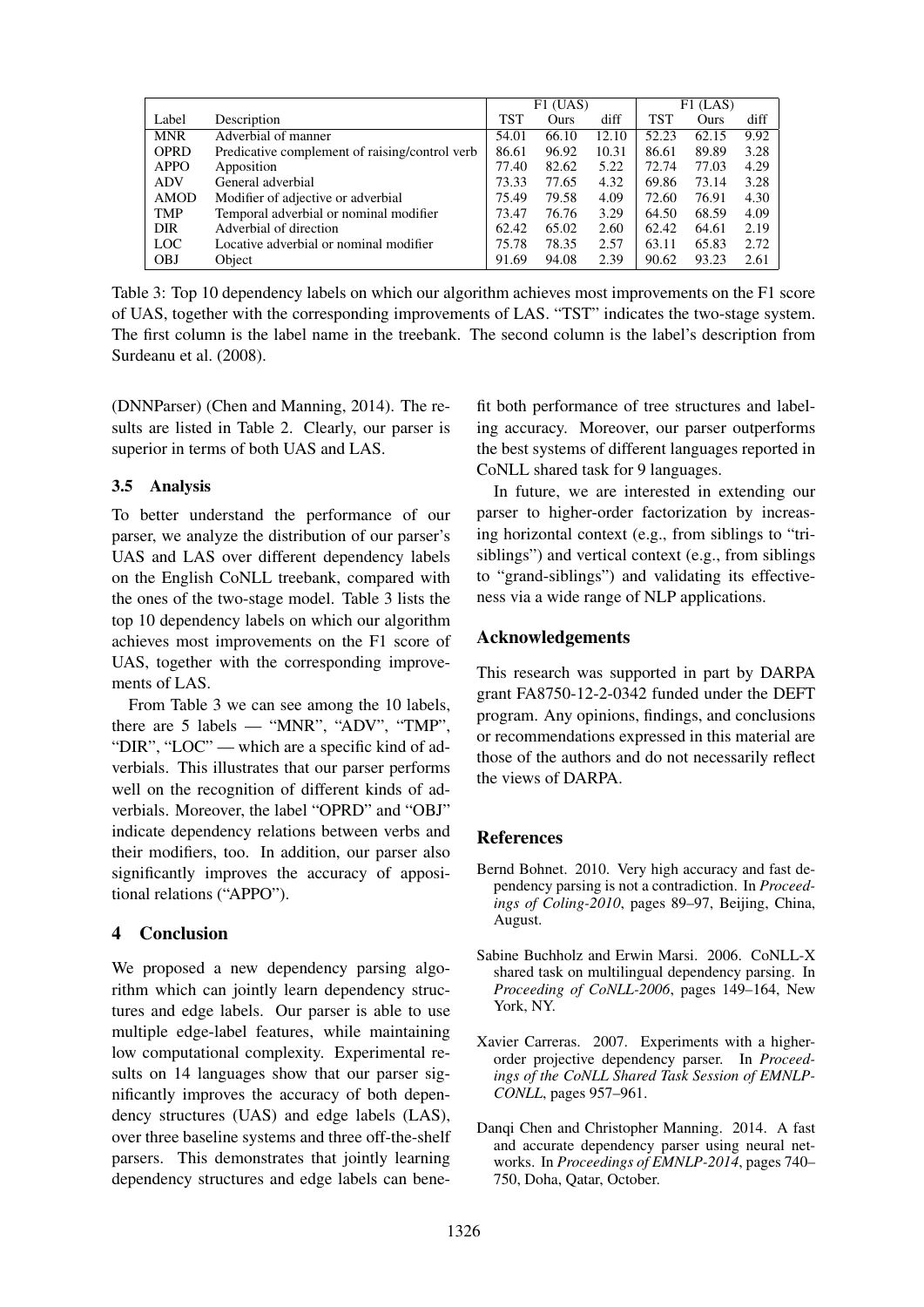- Koby Crammer and Yoram Singer. 2003. Ultraconservative online algorithms for multiclass problems. *Journal of Machine Learining Research*, 3:951–991.
- Koby Crammer, Ofer Dekel, Joseph Keshet, Shai Shalev-Shwartz, and Yoram Singer. 2006. Online passive-aggressive algorithms. *Jornal of Machine Learning Research*, 7:551–585.
- Marie-Catherine De Marneffe, Bill MacCartney, Christopher D Manning, et al. 2006. Generating typed dependency parses from phrase structure parses. In *Proceedings of LREC-2006*, pages 449– 454.
- Greg Durrett and Dan Klein. 2013. Easy victories and uphill battles in coreference resolution. In *Proceedings of EMNLP-2013*, pages 1971–1982, Seattle, Washington, USA, October.
- Jason Eisner. 1996. Three new probabilistic models for dependency parsing: An exploration. In *Proceedings of COLING-1996*, pages 340–345.
- Nicolas R Fauceglia, Yiu-Chang Lin, Xuezhe Ma, and Eduard Hovy. 2015. Word sense disambiguation via propstore and ontonotes for event mention detection. In *Proceedings of the The 3rd Workshop on EVENTS: Definition, Detection, Coreference, and Representation*, pages 11–15, Denver, Colorado, June.
- Richard Johansson and Pierre Nugues. 2008. Dependency-based syntactic-semantic analysis with propbank and nombank. In *Proceedings of the CoNLL-2008*, pages 183–187.
- Terry Koo and Michael Collins. 2010. Efficient thirdorder dependency parsers. In *Proceedings of ACL-2010*, pages 1–11, Uppsala, Sweden, July.
- Xuezhe Ma and Fei Xia. 2014. Unsupervised dependency parsing with transferring distribution via parallel guidance and entropy regularization. In *Proceedings of ACL-2014*, pages 1337–1348, Baltimore, Maryland, June.
- Xuezhe Ma and Hai Zhao. 2012a. Fourth-order dependency parsing. In *Proceedings of COLING 2012: Posters*, pages 785–796, Mumbai, India, December.
- Xuezhe Ma and Hai Zhao. 2012b. Probabilistic models for high-order projective dependency parsing. *Technical Report, arXiv:1502.04174*.
- Mitchell Marcus, Beatrice Santorini, and Mary Ann Marcinkiewicz. 1993. Building a large annotated corpus of English: the Penn Treebank. *Computational Linguistics*, 19(2):313–330.
- Andre Martins, Miguel Almeida, and Noah A. Smith. 2013. Turning on the turbo: Fast third-order nonprojective turbo parsers. In *Proceedings of ACL-2013 (Volume 2: Short Papers)*, pages 617–622, Sofia, Bulgaria, August.
- Ryan McDonald and Fernando Pereira. 2006. Online learning of approximate dependency parsing algorithms. In *Proceedings of EACL-2006*, pages 81–88, Trento, Italy, April.
- Ryan McDonald, Fernando Pereira, Kiril Ribarov, and Jan Hajic. 2005. Non-projective dependency parsing using spanning tree algorithms. In *Proceedings of HLT/EMNLP-2005*, pages 523–530, Vancouver, Canada, October.
- Ryan McDonald, Kevin Lerman, and Fernando Pereira. 2006. Multilingual dependency analysis with a twostage discriminative parser. In *Proceedings of the Tenth Conference on Computational Natural Language Learning (CoNLL-X)*, pages 216–220, New York City, June.
- Ryan McDonald, Joakim Nivre, Yvonne Quirmbach-Brundage, Yoav Goldberg, Dipanjan Das, Kuzman Ganchev, Keith Hall, Slav Petrov, Hao Zhang, Oscar Täckström, Claudia Bedini, Núria Bertomeu Castelló, and Jungmee Lee. 2013. Universal dependency annotation for multilingual parsing. In *Proceedings of ACL-2013*, pages 92–97, Sofia, Bulgaria, August.
- Ryan McDonald. 2006. *Discriminative learning spanning tree algorithm for dependency parsing*. Ph.D. thesis, University of Pennsylvania.
- Joakim Nivre and Mario Scholz. 2004. Deterministic dependency parsing of English text. In *Proceedings of COLING-2004*, pages 64–70, Geneva, Switzerland, August 23-27.
- Joakim Nivre, Johan Hall, Jens Nilsson, Gülşen Eryiğit, and Svetoslav Marinov. 2006. Labeled pseudo-projective dependency parsing with support vector machines. In *Proceedings of the Tenth Conference on Computational Natural Language Learning (CoNLL-X)*, pages 221–225, New York City, June.
- Sebastian Riedel, Ruket Çakıcı, and Ivan Meza-Ruiz. 2006. Multi-lingual dependency parsing with incremental integer linear programming. In *Proceedings of the Tenth Conference on Computational Natural Language Learning (CoNLL-X)*, pages 226–230, New York City, June.
- Mihai Surdeanu, Richard Johansson, Adam Meyers, Lluís Màrquez, and Joakim Nivre. 2008. The conll-2008 shared task on joint parsing of syntactic and semantic dependencies. In *Proceedings of CoNLL-2008*, pages 159–177.
- Jun Xie, Haitao Mi, and Qun Liu. 2011. A novel dependency-to-string model for statistical machine translation. In *Proceedings of EMNLP-2011*, pages 216–226, Edinburgh, Scotland, UK., July.
- Yue Zhang and Stephen Clark. 2008. A tale of two parsers: investigating and combining graphbased and transition-based dependency parsing using beam search. In *Proceedings of EMNLP*, pages 562–571.